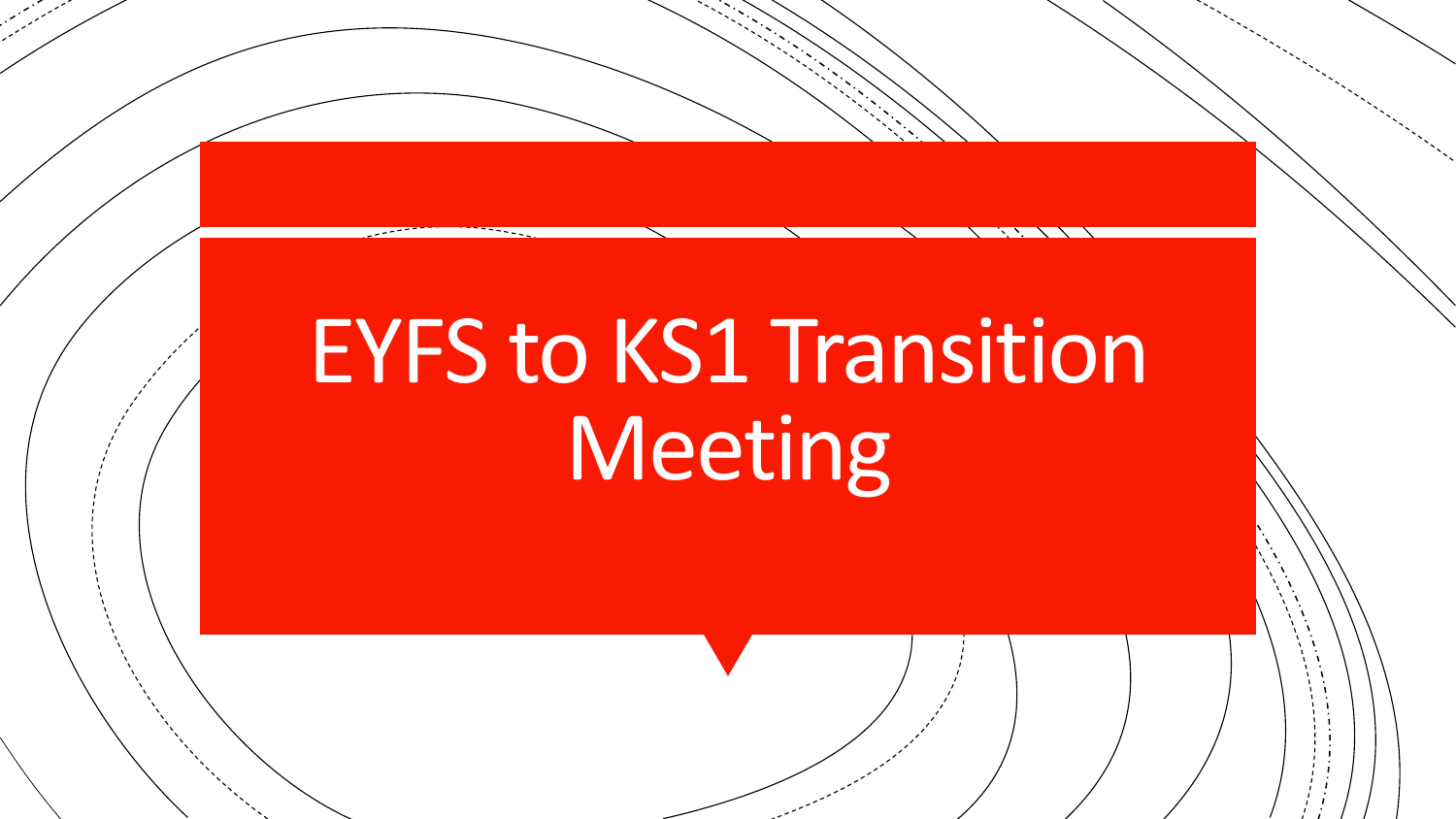#### Purpose of this meeting…

- **The EYFS curriculum transition to** National Curriculum
- **The differences between EYFS and Year** 1
- Concerns
- **Expectations**
- **Questions?**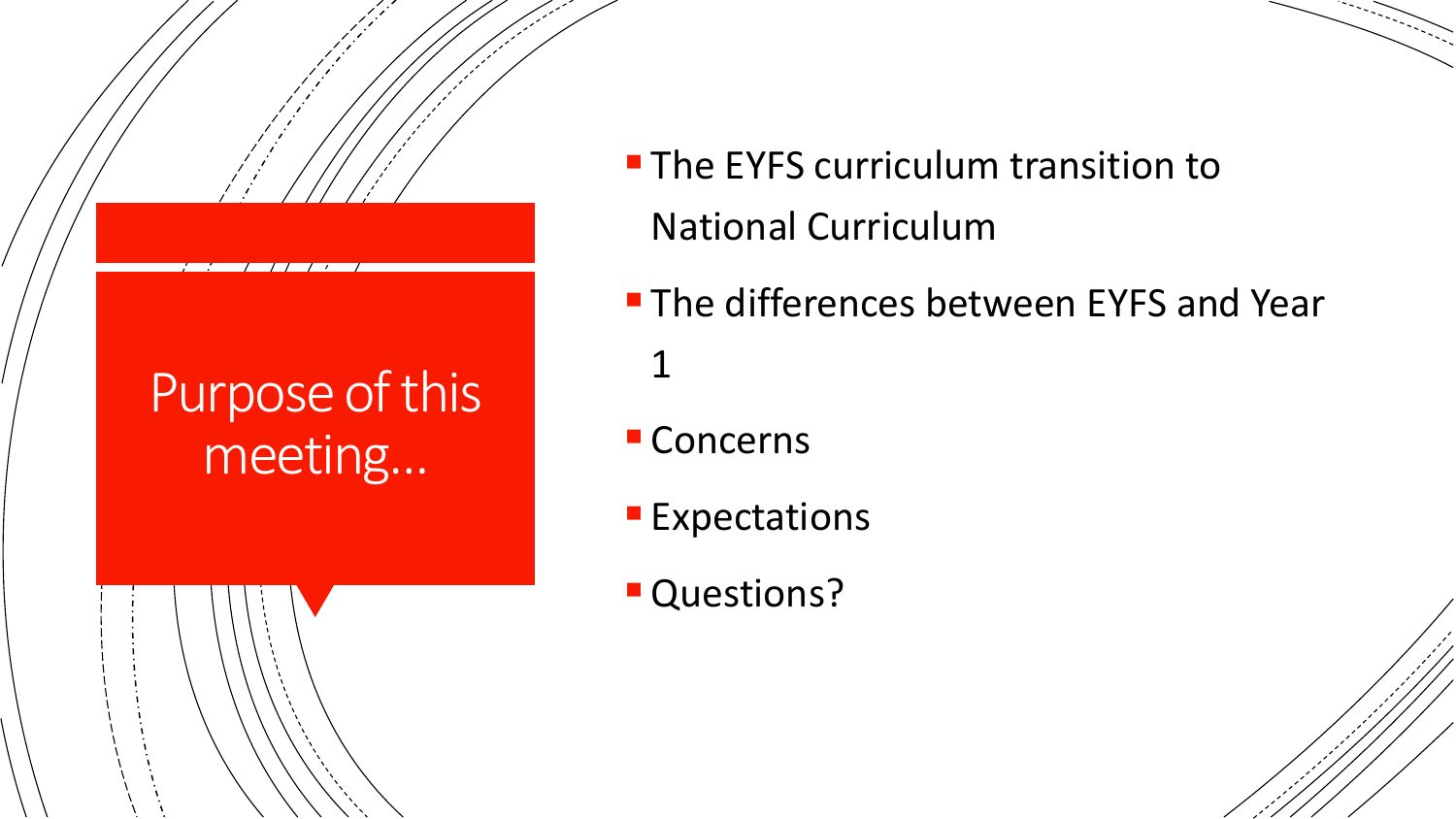#### Meet the team...

- **E** Miss Lazenby (Year 1 Class Teacher)
- **INrs Byers (Year 1 Teaching Assistant** Mon – Thurs)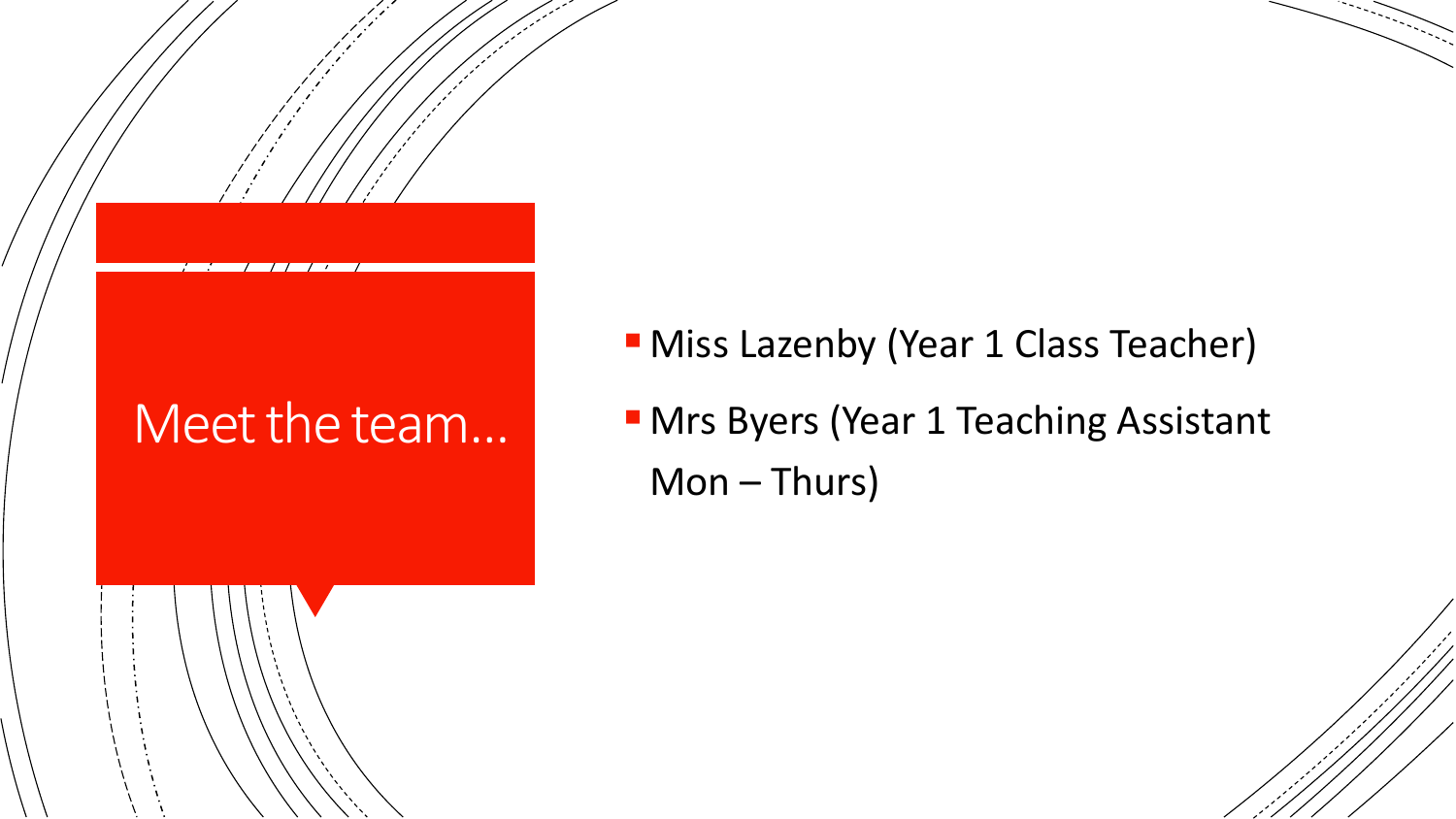# EYFS – 7 Areas of Learning

- $30 50$
- $40 60$
- ELG (early learning goal)



Previously your children would have been learning via the early years curriculum that covered seven areas of learning and was assessed using months 30-50, 40-60 etc.

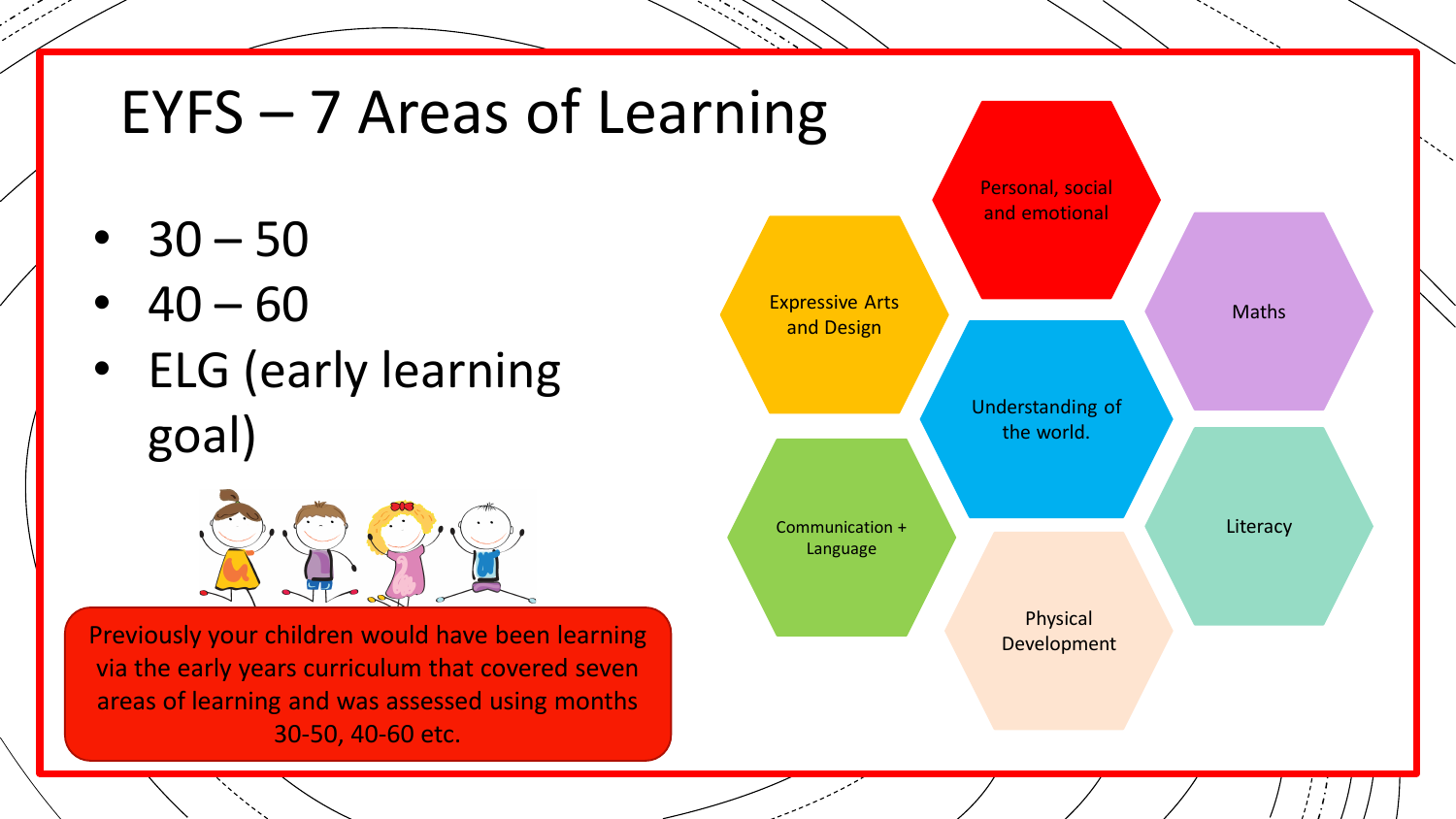# National Curriculum

- Working Towards
- **Expected**
- 



In Year 1 children move onto the National Curriculum. The subjects are more concise and they are judged using working towards, expected and greater depth.

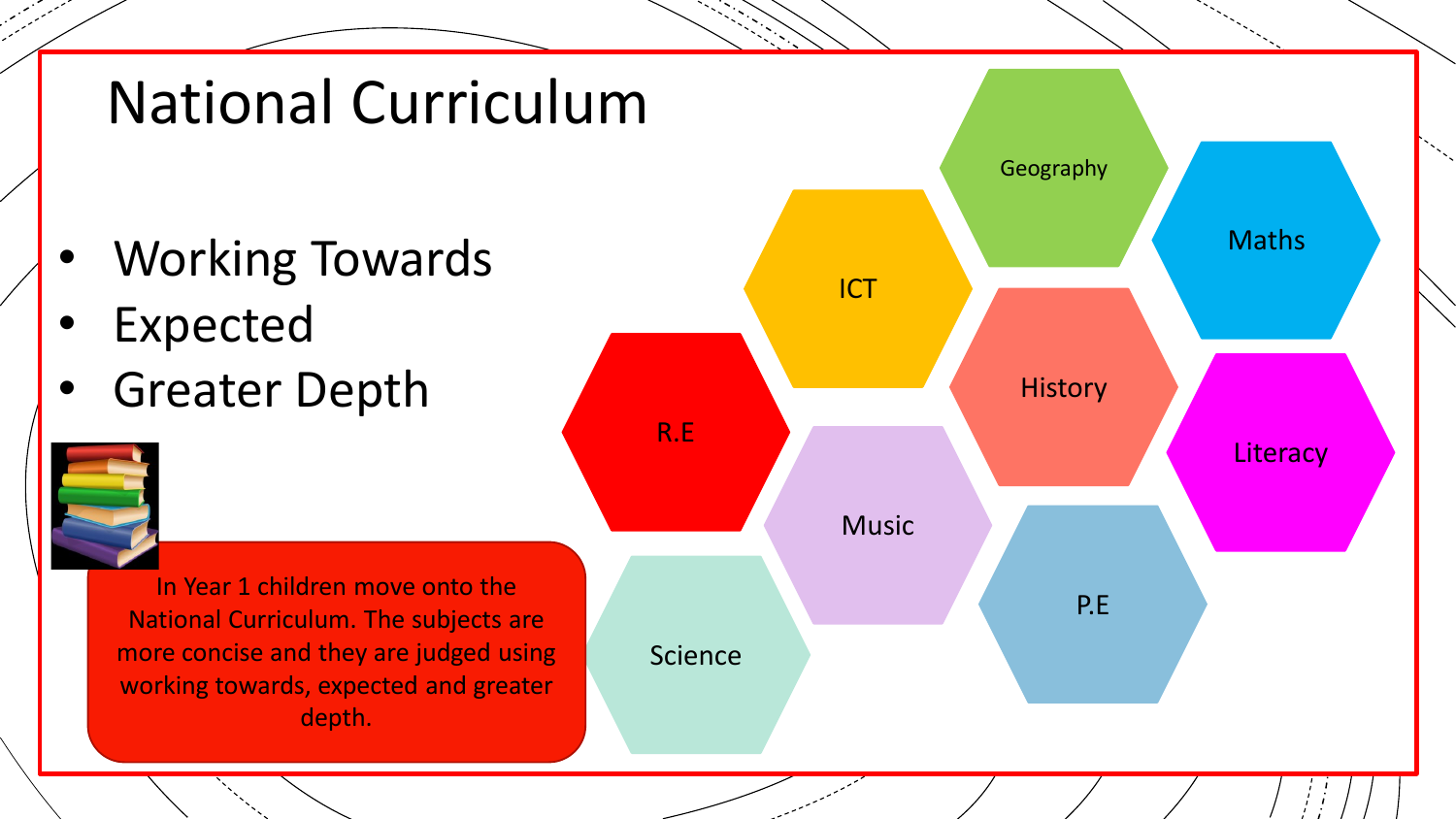#### Key differences between EYFS and Year 1

- **The children's day is more structured.**
- Children's learning is compartmentalised into clear subjects.
- Children are expected to sit and work for longer periods throughout the day.
- **No continuous provision for outdoor** learning.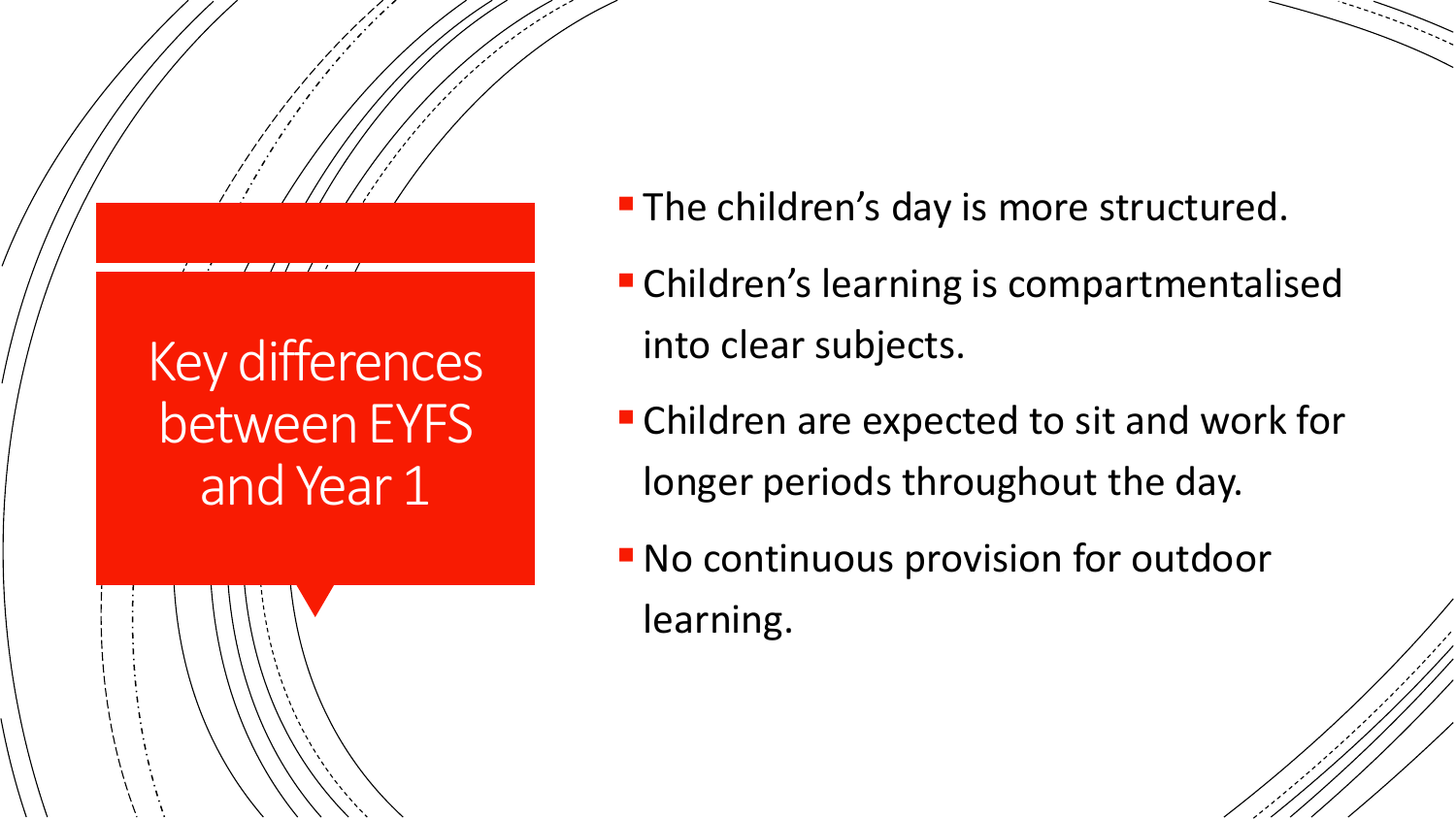# Continuous Provision

- Children learning through play is still a key focus during their time in Year 1.
- Children have opportunities to explore topics during 'choosing time' in the:
	- Construction Area
	- Creative Area
	- Role Play Area
	- Small World Area
	- Reading Area
	- Fine-Motor Skills Area
	- Writing Area
	- Math's Area
	- Phonics Area

The provision available is based on the needs of the children. If children show that they are able to work for longer periods of time and are spending less time 'choosing' in provision then it will slowly be decreased.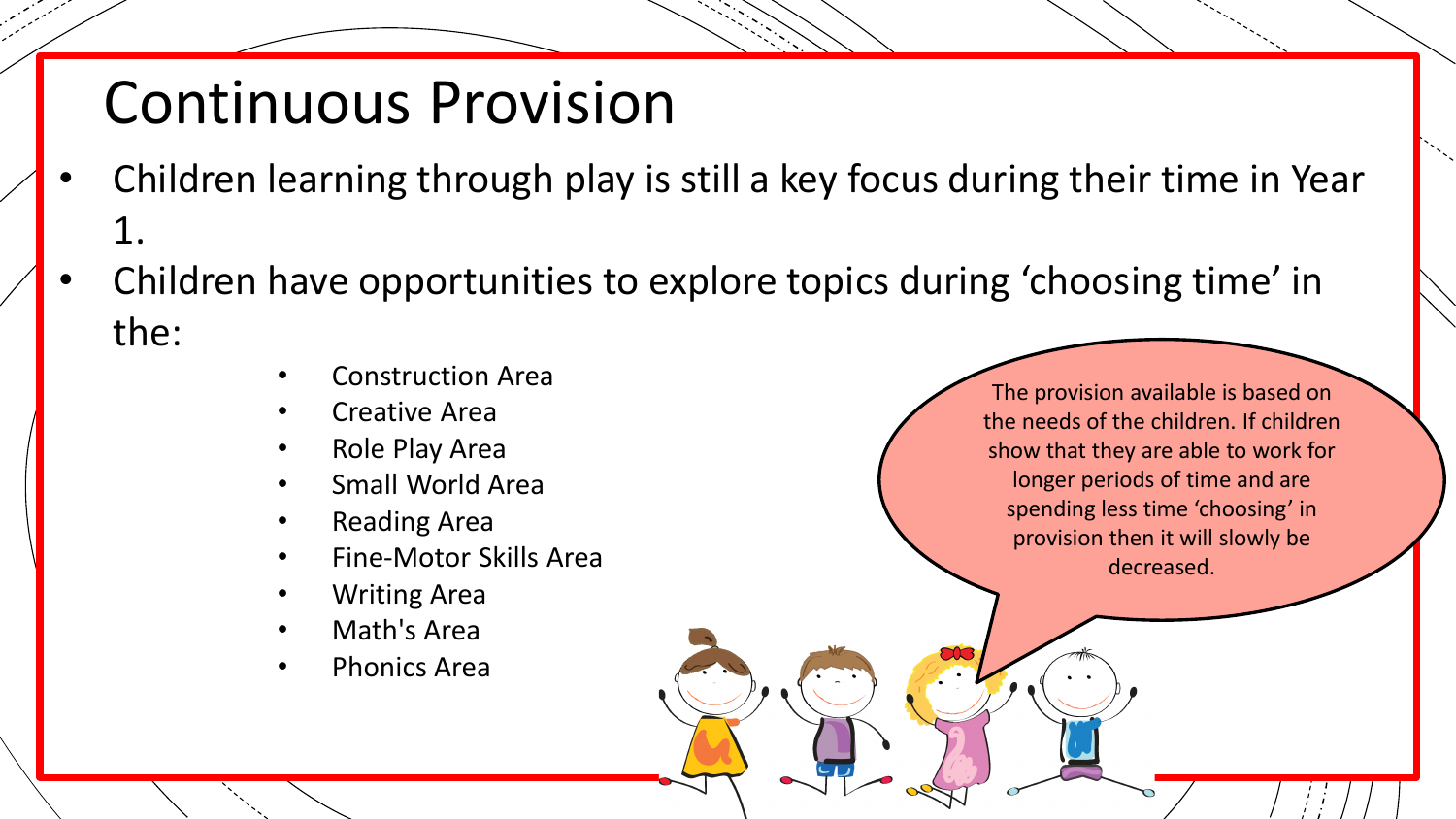### Example Timetable for Year 1

Please be aware this is not the actual timetable for next year it is just to show an average week in Year 1.

| Monday    |          | Guided<br>Reading | Literacy | Phonics |                   | Mental<br>Math's | Math's | <b>Handwriting</b> |               | Outdoor P.E |           |
|-----------|----------|-------------------|----------|---------|-------------------|------------------|--------|--------------------|---------------|-------------|-----------|
| Tuesday   | Dinners  | Guided<br>Reading | Literacy | Phonics | Time              | Mental<br>Math's | Math's | Handwriting        | Time          | Science     |           |
| Wednesday | Register | Guided<br>Reading | Literacy | Phonics | Break             | Mental<br>Math's | Math's | Handwriting        | Lunch         |             | Topic     |
| Thursday  |          | Guided<br>Reading | Literacy | Phonics |                   | Mental<br>Math's | Math's | R.E                |               |             | Computing |
| Friday    |          | Spelling<br>Test  | Science  |         | <b>Indoor P.E</b> |                  |        |                    | Art/D.T/Music |             |           |
|           |          |                   |          |         |                   |                  |        |                    |               |             |           |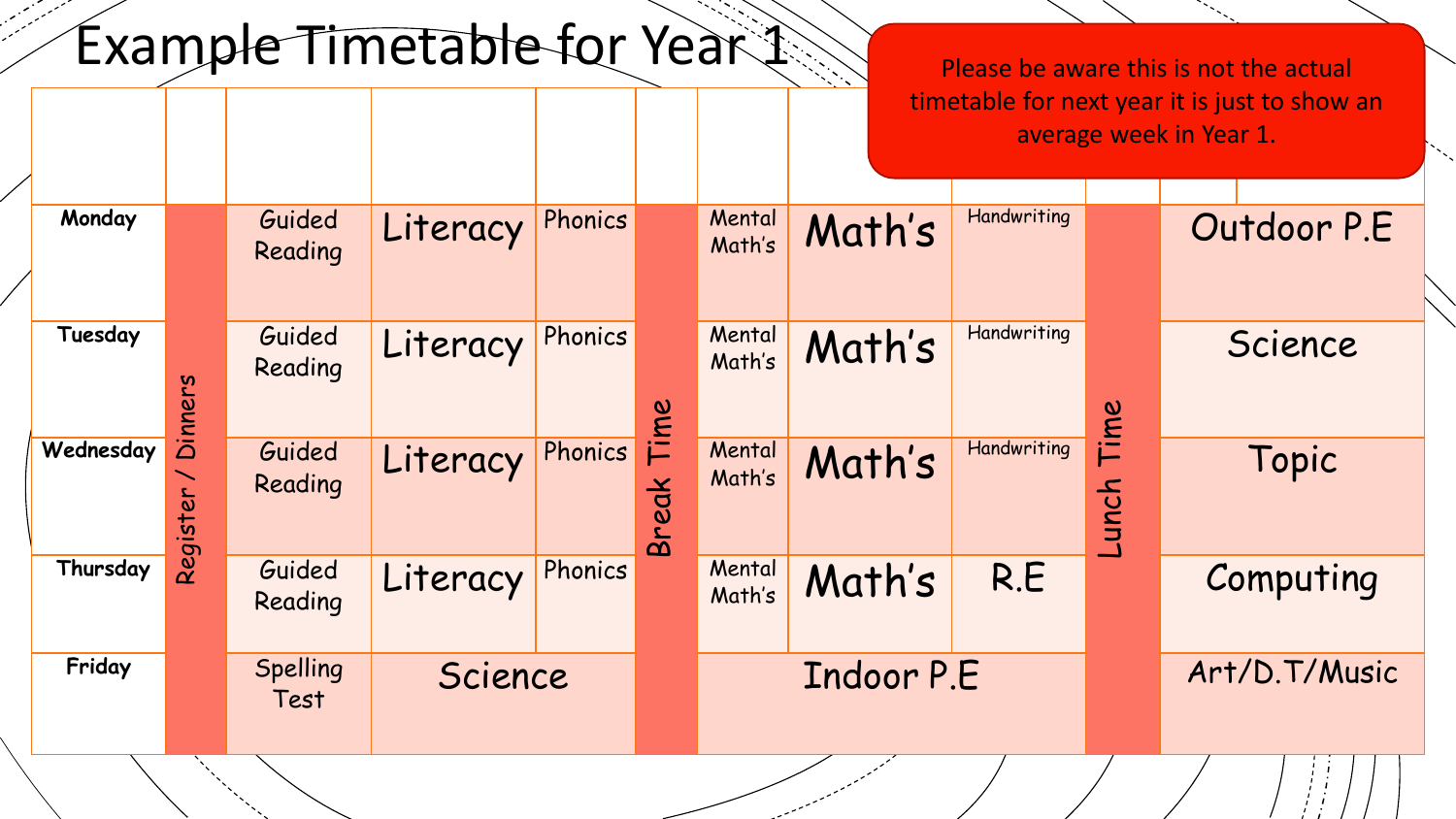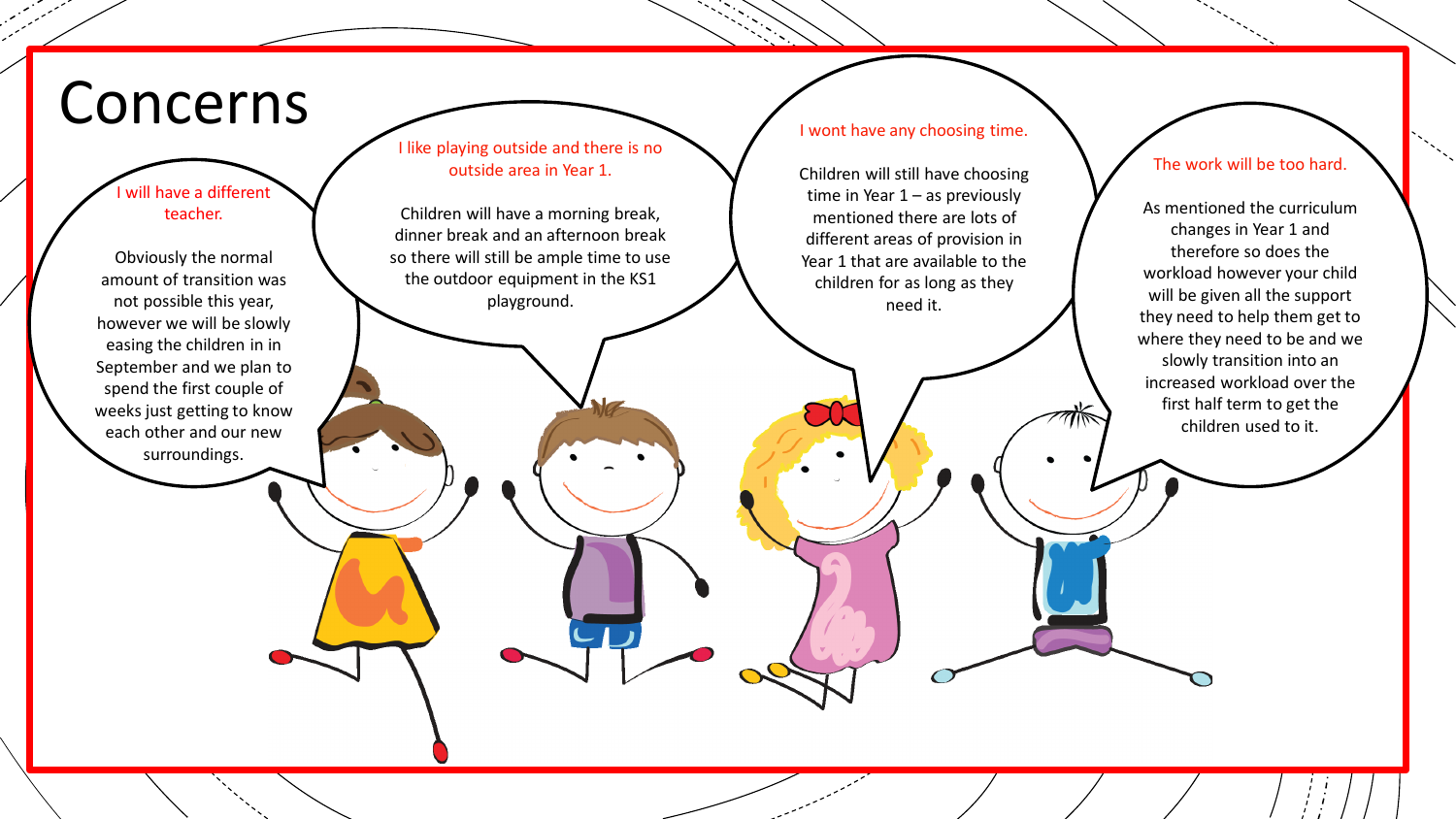#### Expectations

- In order to prepare children for the Phonics Screening Test in June we expect Year 1 children to read at home 3x a week. (More information on the Phonics Screening Test will be sent home closer to the time).
- We expect Year 1 children to complete topic homework.
- We expect Year 1 children to spellings for their weekly test.